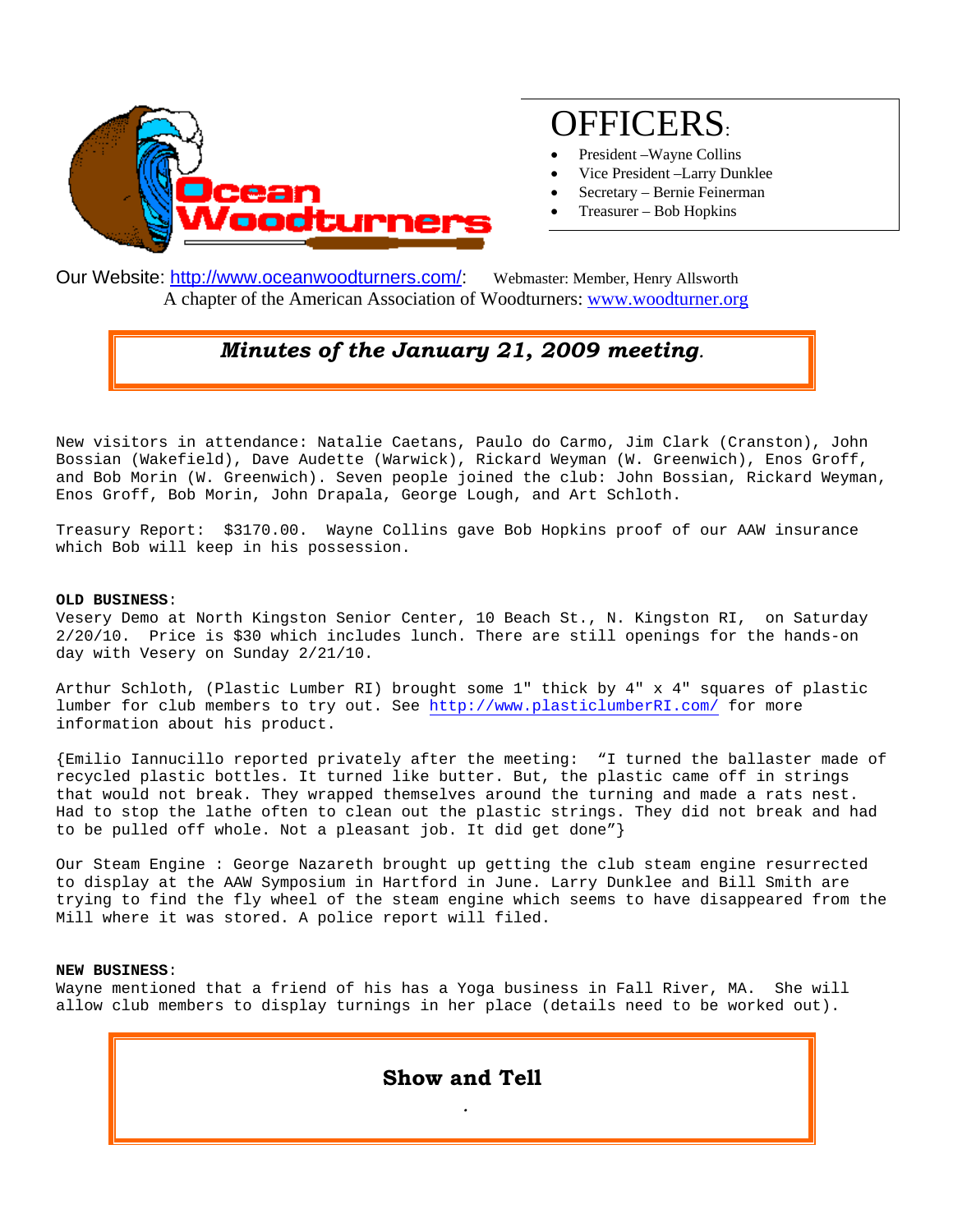Anthony Scuncio showed an Oak Natural Edge Bowl Bowl and a Walnut bowl and a Walnut bowl and a Walnut bowl and a Walnut bowl and a Walnut bowl and  $\alpha$ 



Bill Smith – quilted maple bowl Ed Dowd – segmented bowl



George Nazareth segmented vase 7 ½ inches high, 5 ¾ inches wide; Purpleheart, Oak, Walnut, Cherry, and Maple. Finished with about 6 coats of salad bowl oil. I then thought it was too glossy, so I recoated over the salad bowl finish with one coat of lowgloss lacquer.





Marc Blanchette - celtic knot made of Maple and Purple Heart



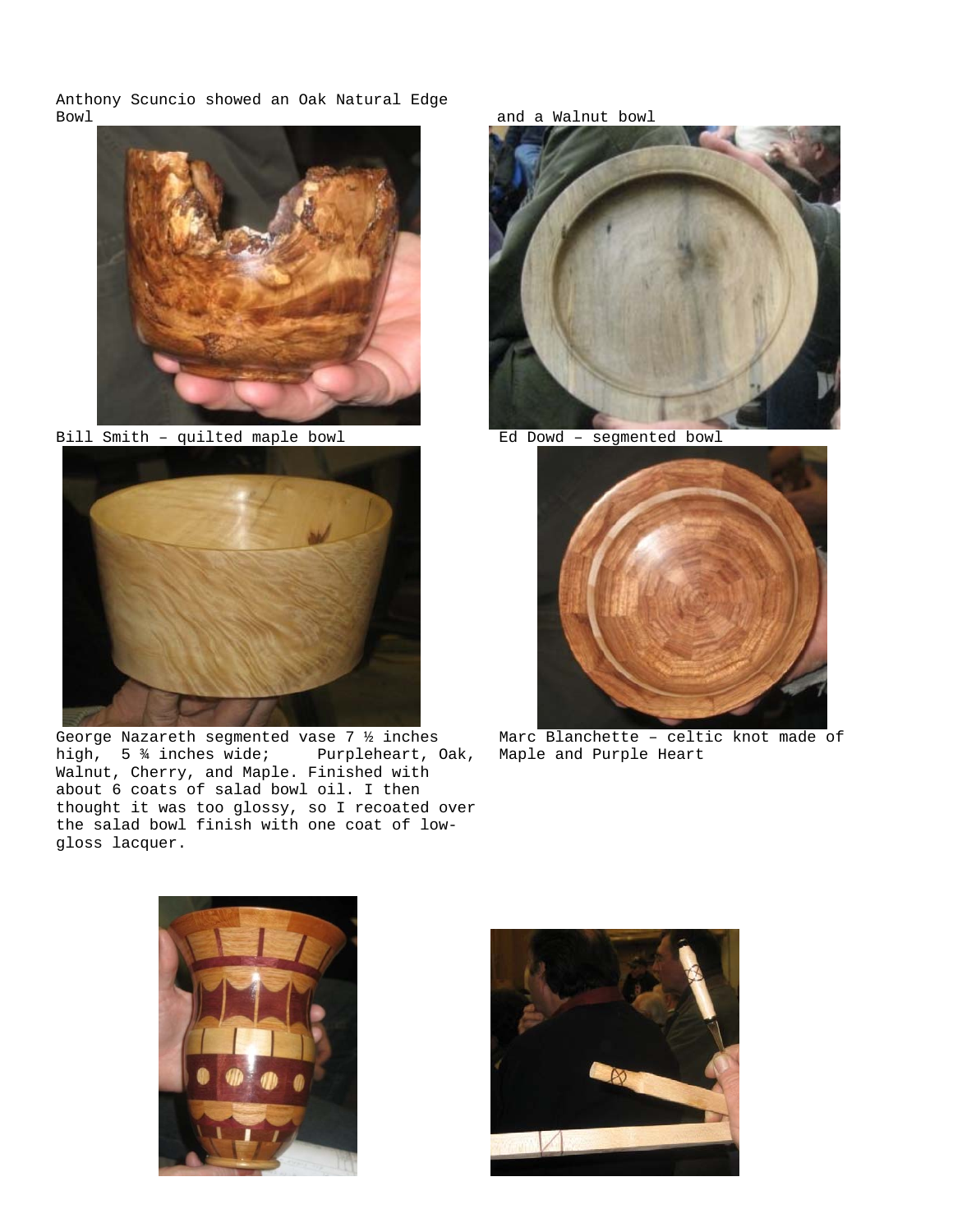Mike Murray showed two pieces: soft maple bowl with a little spalt and dyed with TRANSFAST POWDER DYE plus some silver leaf & gold paint.

Rock maple textured with a Lancelot chain using 4 ½" angle grinder





Paul Taveres segmented vase used curly maple and paduck and used Maylands finish,

Ray Alexandre segmented star bowl used cherry for the base, walnut on the top ring and walnut and maple on for the eight point star medallion (inside bottom). The finish is wax (Craftsman's Pride) buffed with tripoli, white diamond and carnauba.





Anyone with photos, or ideas, of interest to the club, should send them to Henry Allsworth.henry@allsworth.com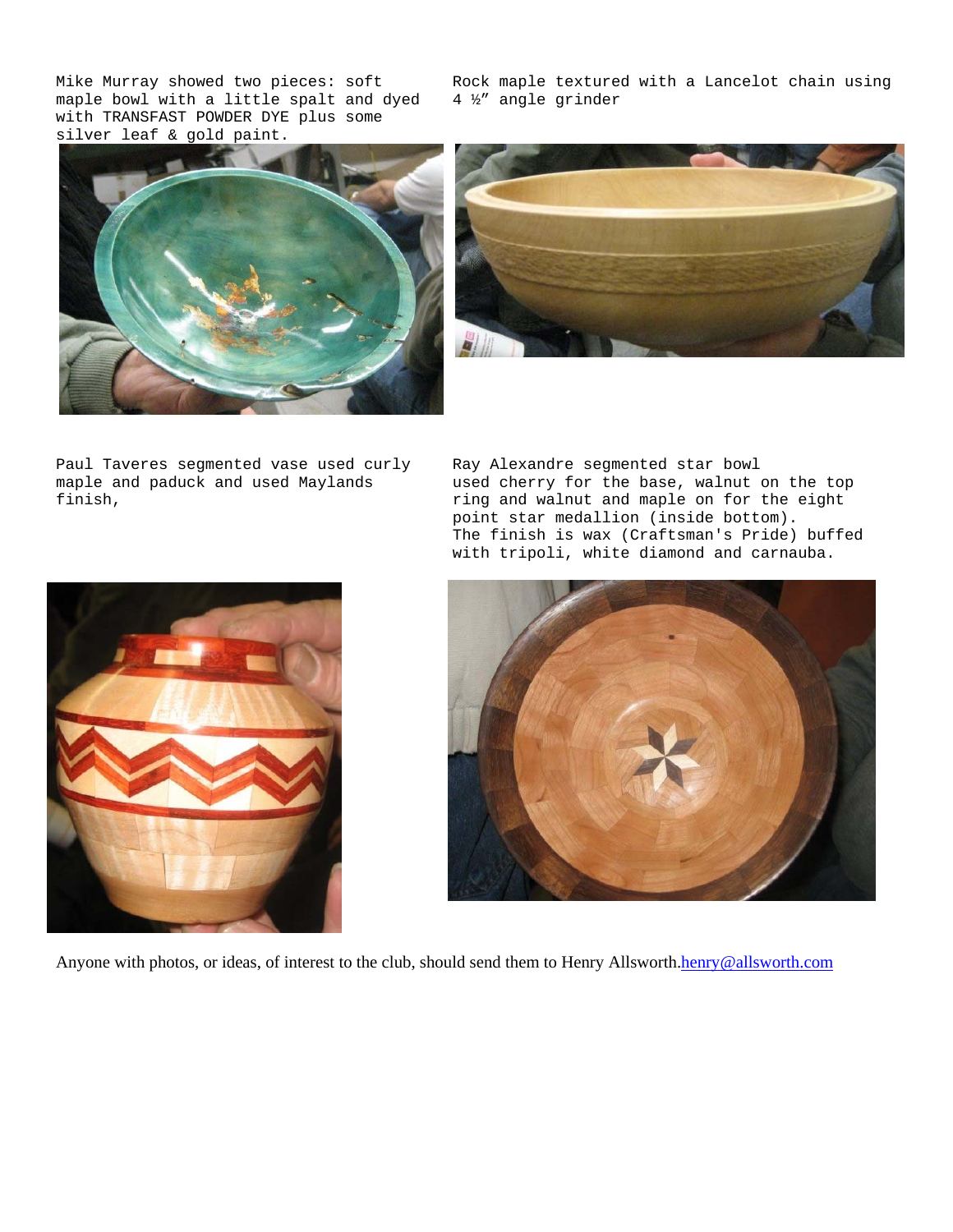# **Demonstration**

Dave Eaton demonstrated how to make a lidded box with finial







A few boxes and the final product of the demonstration